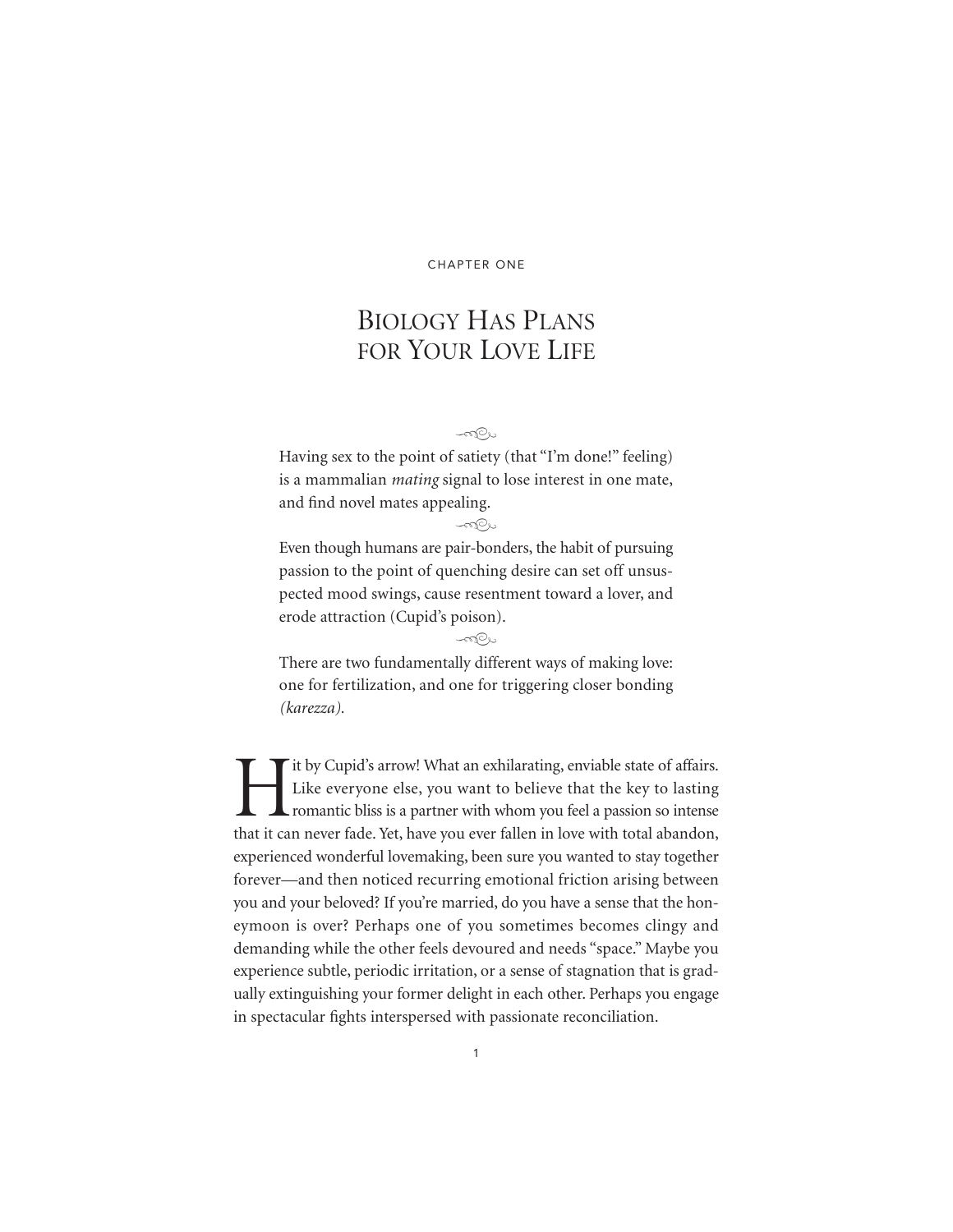This subconscious alienation—which mates so often encounter despite their desire to remain in love—is the result of an unsuspected poison on Cupid's arrow. When we fall in love, a primitive part of our brain pierces us with a desire for great passion (Cupid's dart). An orgasm feels great, and if it were the end of the story, lovers would be able to do what comes naturally in the bedroom *and* live happily ever after. The problem is that sex especially the kind with lots of orgasms all around, leading to that feeling of "I'm definitely done!" (sexual satiety)—isn't an isolated event. Orgasm is the peak of a much longer *cycle* of subsequent changes deep in the brain. These lingering effects, and the unwelcome feelings they evoke, can poison our relationship without our conscious awareness. Remarkably, such diverse symptoms as selfishness, unfulfilled needs, communication problems, infidelity, and sexless marriages can all originate in these hidden commands.

In some of us this "poison" takes effect so rapidly that we part after a single tryst. More often there is a period of relative relationship happiness, supported by a short-lived love potion. This honeymoon harmony (or lust) encourages us to bond for a while. On average it's long enough for mates to produce and attach to a child, even if they do not, in fact, procreate.

Creeping disillusionment, born of Cupid's poison, then motivates us to merge our genes with exciting new partners as well (even though we may choose to grit our teeth and resist temptation). Why? Our genes are programmed for their own immortality, and they don't politely wait for opportunity to knock. These little wisps of DNA urge us toward lots of pregnancies *and* a variety of partners. The more dissimilar our offspring, the better the odds that some of them will survive changed conditions or epidemics in order to procreate. Our willingness to shop for unfamiliar genes would once have helped protect small populations from the dangers of inbreeding.

Moreover, our genes do their best to keep us to a tight schedule. Anthropologist Helen Fisher estimates that we're molded to stay together for about four years. Across fifty-eight diverse cultures, she found that divorce rates peak then.<sup>2</sup> However, in Muslim countries where divorce was easy to arrange, marriages tended to end even sooner.

In short, both the sweet and sour phases of romance improve the chances that our genes will make it into the next generation—even if we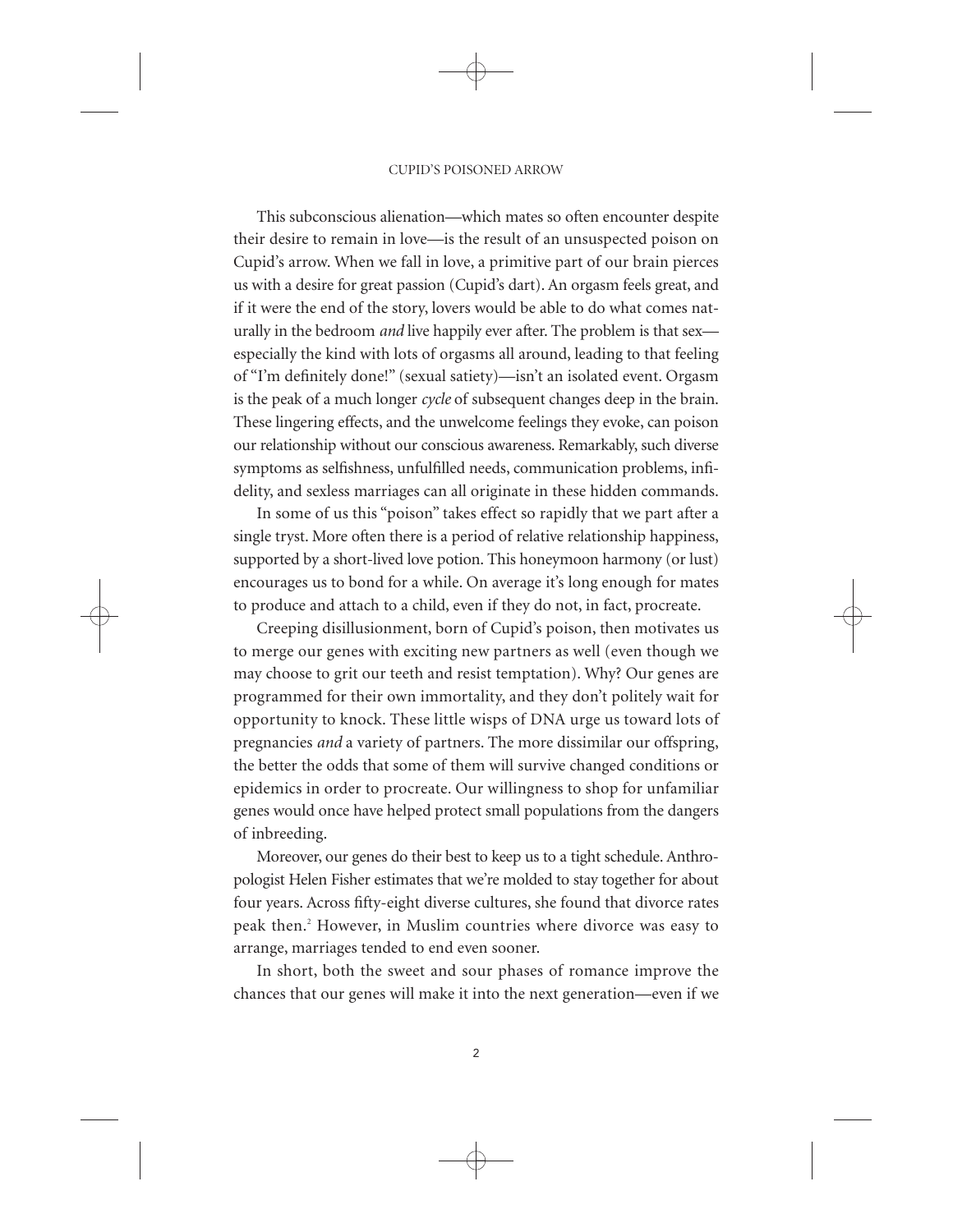are left cynical or brokenhearted. Our genetic mating program is working brilliantly. It just doesn't have *our* best interests in mind. As pair-bonding mammals, we benefit in surprising ways from trusted companionship with a mate, and when we sacrifice those benefits to our genetic success, it hurts.

Usually when Cupid's poison curdles a romance, we conclude that we either chose the wrong mate or that men and women are just hopelessly different. Yet it's not our differences that cause this distress. It is what we have in common: involuntary, biological responses that are as unconscious as blinking. We are *programmed* for this pain-

Most of us tend to wear intellectual blinders, often failing to recognize something until we first have an explanation for it . . . or at least, an expectation of it. Believing is seeing. —Barash and Lipton,

 $\circ$ ිහං

The Myth of Monogamy

ful unraveling just as surely as we are programmed to fall deliriously in love in the first place.

Of course, resentment and issues in intimate relationships can also come from other factors, such as money-management differences, childhood trauma, and personal eccentricities. Yet this hidden biological factor could prove the most reliable when it comes to churning up recurring relationship friction. At the very least, it can make other challenges more difficult to resolve.

One clue that emotional distance is programmed into our intimacy is that marital happiness typically erodes over time.<sup>3</sup> Mysteriously, however, friendships or other close family relationships are *immune* to this programmed deterioration.<sup>4</sup> Could this be because romantic relationships plunge us into passion to the point of "enough already!" while other close relationships do not? Sounds farfetched. Yet for most mammals *frenzied mating to the point of disinterest (surfeit) is the signal to become restless and move on* to another dance partner. Could our mammalian heritage have saddled us with similar subconscious responses to sexual satiety, which also make *us* restless? Are we wired to grow apart from a familiar mate even though we're still programmed to seek the benefits of long-term companionship?

More important, what can we do if we wish to protect our relationships from Cupid's poison? We can manage our sexual encounters differently, so we're less susceptible to Cupid's maddening sting, and more inclined to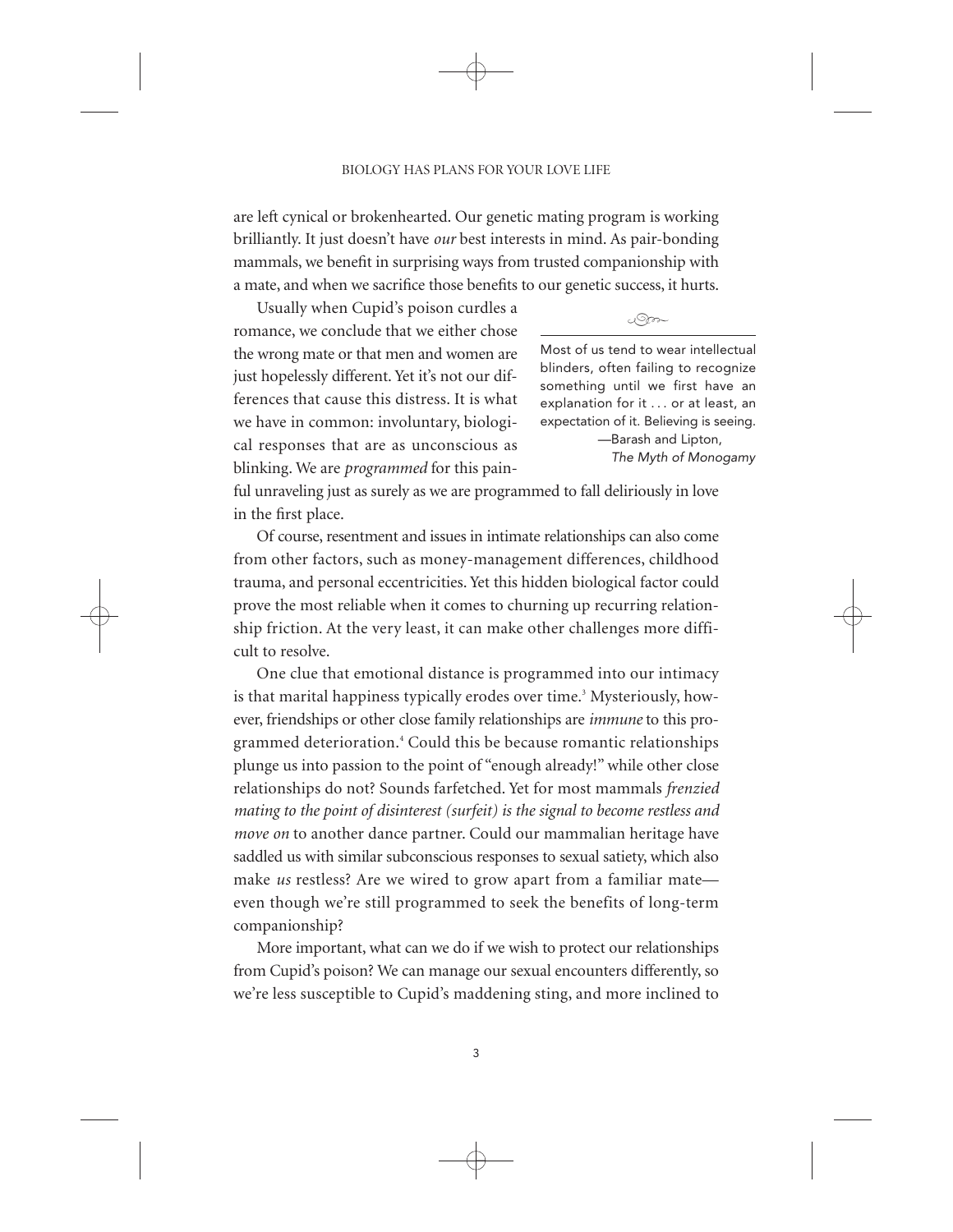find love a steady, continuing delight. Both ancient wisdom and modern scientific findings point to how we can achieve this end, but to benefit from this information we need to see clearly what we're up against.

# THE COOLIDGE EFFECT

Consider what happens when you drop a male rat into a cage with a receptive female rat. First you'll see a frenzy of copulation. (Possibly it gets lonely in the lab, given experiments like this one.) After a while, the fireworks stop. Mr. Rat heads for the recliner, toting the remote. As a result of his changed body chemistry, Mrs. Rat now looks uninteresting to him.<sup>5</sup> However, if Miss Ratty (a new female) shows up, his exhaustion will miraculously fade long enough for him to gallantly attempt his fertilization duties.

A rodent's renewable virility is not indicative of an insatiable libido. Nor does it increase his well-being—although it may look (and temporarily feel to him) that way. His behavior correlates with surges of neurochemicals in his tiny brain, which command him to leave no willing female unfertilized.

Conniving genes can be slave drivers in this regard. Males of the furry little marsupial species *(Antechinus stuartii*) are so preoccupied with copulation that they destroy their own immune systems, and die of various diseases at the conclusion of mating season.<sup>6</sup> When scientists furnish the animals with some artificial will power by tempering their male sex hormones, their immune systems keep them in working order.

True love ends even more abruptly for the male praying mantis (at least for those unlucky enough to "get it on" in captivity). The female causes the male to deliver his sperm by chewing off his head. (Suggestion: Never "do lunch" with a female mantis.)

Animals that are less concerned about closure simply identify and reject those with which they have already sexually satiated themselves. Scientists know this reflex as the "Coolidge effect." It earned its name many years ago when President Coolidge and his wife were touring a farm. While the president was elsewhere, the farmer proudly showed Mrs. Coolidge a rooster that "could copulate with hens all day long, day after day." Mrs. Coolidge coyly suggested that the farmer share that impressive feat with Mr. Coolidge, which he did.

4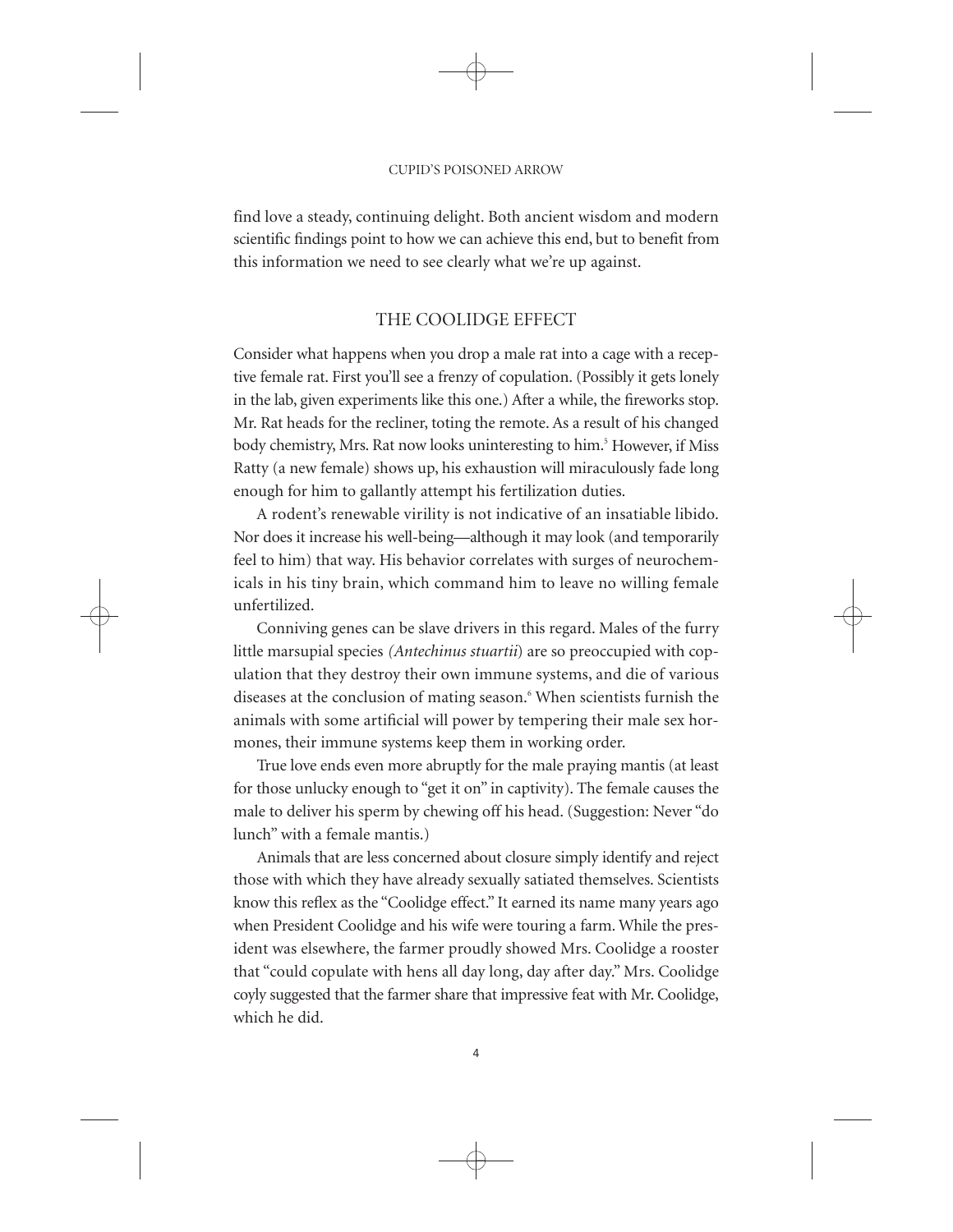The president thought for a moment and then inquired, "With the same hen?"

"No, sir," replied the farmer.

"Tell that to Mrs. Coolidge," retorted the president.

The Coolidge effect has been widely observed among mammals, even in females. Some female rodents, for example, flirt a lot more—arching in inviting displays—with unfamiliar partners than with those with which they've already copulated.<sup>7</sup>

Does a variation of the Coolidge effect show up in human behavior? I recall a conversation I once had with a man who had grown up in Los Angeles. "I quit counting at 350 lovers," he confessed, "and I guess there must be something terribly wrong with me because I always lost interest in them sexually so quickly. Some of those women are really beautiful, too." At the time of our chat his third wife had just left him for a Frenchman and he was discouraged. She had lost interest in him.

Women sometimes report that their taste in men changes around ovulation, as does the way they see men. They say they're more drawn to Don Juans, and less likely to relate to a man as a person. In short, they're more likely to see him as a tempting hunka burnin' genes.

*The biological self is petty and quite cruel, and strangely enough very easily finds imperfections while at the same time caving in to really low standards. Some of the petty crap in my head about my boyfriend says: he's so WHITE, I need a dark, exotic, and mysterious man! His hair is thin; I don't want my children to have thin hair. The voice inside assesses and rejects one's current mate based on self-serving, shallow ideas that have to do with physical characteristics or status. —Lisa*

Strictly speaking, humans may not experience the immediacy of the Coolidge effect (unless they're at an orgy). For us, habituation more often takes the form of *decreased sexual responsiveness with long-term mates.* We may be more like monkeys. When male monkeys were paired repeatedly with the same females (who were *always* in the mood, thanks to daily hormone injections), the males copulated less and less frequently, and with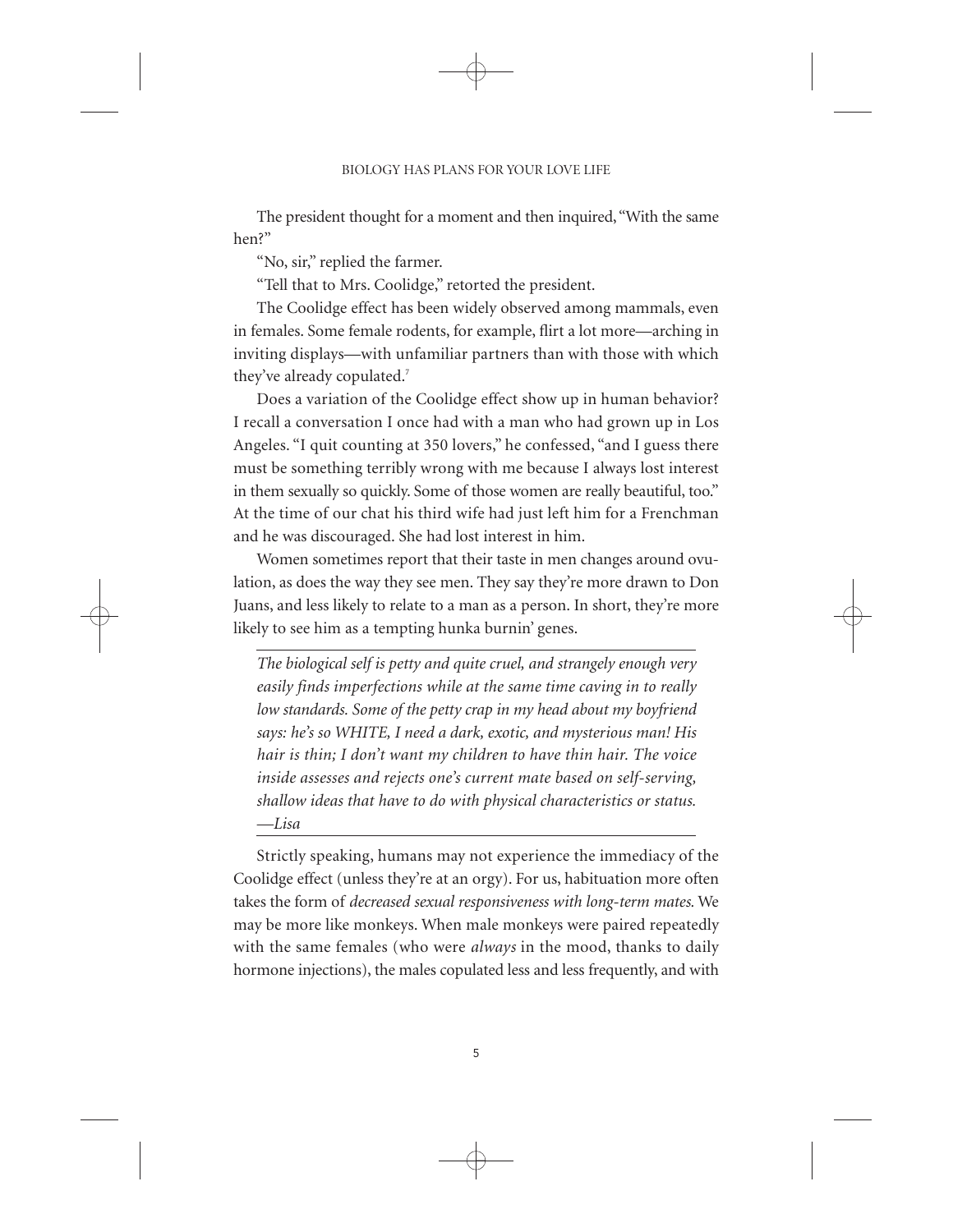declining enthusiasm, over a three-and-a-half-year period. Yet these slackers hurriedly changed their ways when novel females showed up.<sup>8</sup>

Could our mammalian brains be meddling with our capacity for sustaining intimate relationships? (The mammalian brain lies beneath the rational brain. It governs sex and love and is surprisingly similar in *all* mammals.) Most mammals do not form pair-bonds as stable as ours. Yet even among our few monogamous mammalian cousins, no species is *sexually exclusive.* They burrow together and co-parent, but they are frequently impelled to gather genes from strangers on the side. Those enterprising genes like to keep gene pools nice and fresh. Habituation to one's partner apparently serves evolution's goals by making novel partners look *tempting.* Think of it this way: If sexual fidelity guaranteed more and fitter offspring, no mammals would fool around.

Mammals generally have rigid periods of being in heat, dictated by hormones, while humans can have sex whenever the urge arises. However, our hormones, too, regulate us. Unfortunately our version seems to be like starting and stopping in heavy traffic. Between passion bouts, we're likely to find a mate increasingly exhausting, jealous, or impossible to please. And our mate is likely to find us self-absorbed, unhelpful, or unaffectionate except when pursuing sex.

*At the start of our marriage, we slept together nude. Soon she started wearing underclothes. She gradually stopped enjoying having me put my arm around her or cuddle up to her. Sometimes, with little or no provocation, she would sleep in another room, which seemed rather callous, and left me feeling lonely and frustrated. Sex grew less and less frequent, and finally she moved into another room, permanently. I was going on the assumption that if she could just enjoy sex more, i.e., have more orgasms, we would have sex more often and my needs would be better satisfied. So, I was always trying to give her a good pounding. Oh well. . . .—Brent*

Research confirms that as the duration of partnership increases, sexual desire declines in women—while desire for tenderness declines in men.<sup>9</sup> This miserable program can keep us partner-hopping, adding mating opportunities on the side—or just plain frustrated, baffled, and bad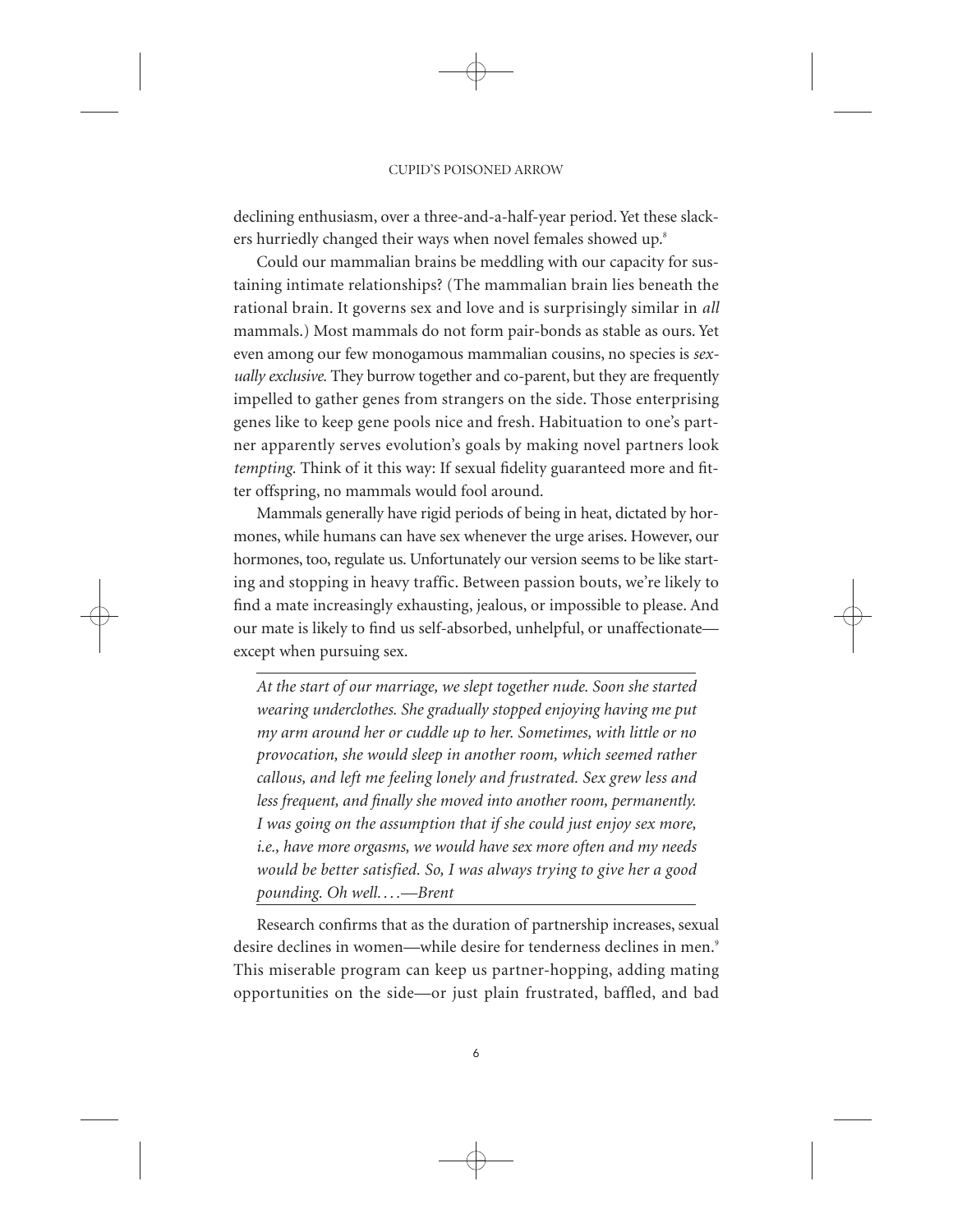tempered. And we never suspect that the drive to *exhaust* sexual desire is playing a role in this familiar pattern. Instead, we believe that sexual satiety is a good bonding strategy for mates. As we'll see, there is reason to suspect that it actually speeds the process of habituation, subtly shifting lovers' perceptions of each other for the worse.

Remarkably, past sages of various traditions observed that sexual satiety indeed drives partners apart, causing feelings of depletion and disharmony. They also discovered a way around the problem. They recognized that there are *two* fundamentally different approaches to lovemaking, depending upon its purpose.

Fertilization-driven sex is for procreation. Climax launches sperm to meet egg. In contrast, bonding-based sex has harmony and well-being as its primary objectives. *Both methods entail intercourse* to ease sexual tension effectively. Fertilization-driven sex achieves this goal with a neurochemical crash followed by a surprisingly slow return to homeostasis (that is, pre-orgasm balance). Bonding-based sex eases sexual tension via gentle intercourse mingled with deep relaxation and lots of soothing affection, leading to refreshing feelings of satisfaction and lingering equilibrium.

*Making love is like inflating a balloon. Having an orgasm is like popping the balloon, but if you finish without an orgasm you are like a balloon that takes several days to gradually deflate, leaving you much longer to enjoy the inflated feeling.—Rob*

## HOW DID THAT WORK OUT?

Theory is great, but after years of fitful explorations I was lucky enough to meet a partner willing to experiment open-mindedly with this unfamiliar approach to intercourse. When we got together ten years ago, my husband, Will, and I began our relationship with bonding-centered lovemaking. We emphasized generous affection, and did not pursue orgasm (although orgasm still occurred on rare occasions). This type of lovemaking is an ancient practice that is hinted at in various traditions. I now think of it as *karezza* (from the Italian for "caress," pronounced ka-RET-za), a term coined almost a century ago by a Quaker doctor.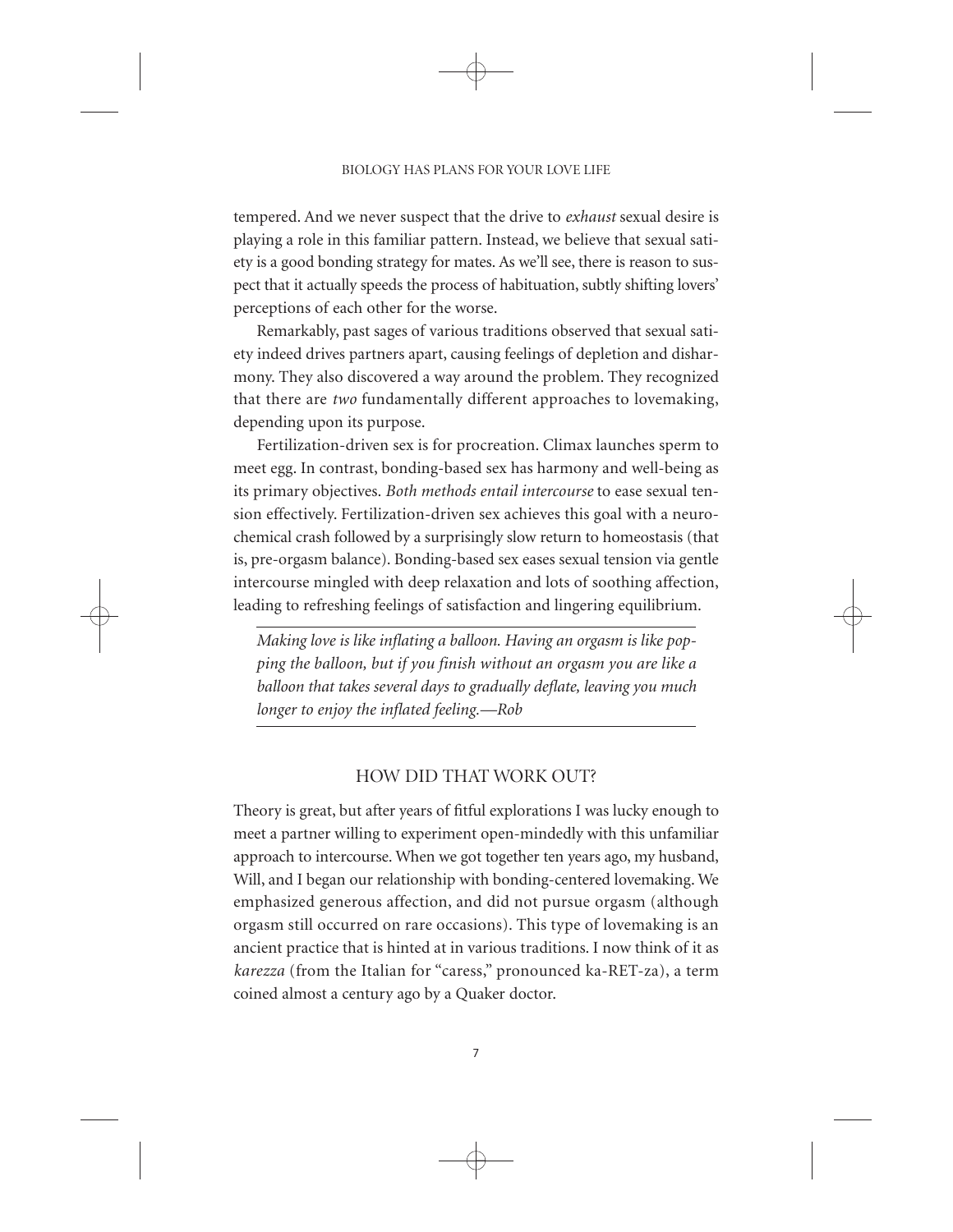The technique is not based on control. [During intercourse] you are not seeking to avoid orgasm or to manipulate your bodily energies; you are merely closing your eyes, feeling those energies stream into your heart, head and genitals and those of your lover, and allowing them to circulate. . . . You are always relaxing, relaxing, falling back into the heart. Effortless awareness is the key. All your energies will be drawn upward, diffused throughout the body. . . . As this takes place, lustful tendencies will be transmuted into feelings of love and the need for conventional orgasm will lessen.<sup>10</sup>

When we looked back a year after beginning this practice, we had to admit that we were amazed. Life wasn't perfect, but there were definite, positive changes. No more yeast infections or urinary tract infections for me, no more alcohol abuse or chronic depression (or prescription antidepressants) for Will. Lovemaking was less intense, but left us more contented. Even now, we never seem to tire of each other's touch, and actually enjoy helping each other. Best of all, there is a very welcome, lighthearted playfulness in our relationship, which allows us to laugh about, and resolve, most sources of friction effortlessly.

As a human sciences teacher who cheerfully pores over medical abstracts for hours at a time, Will was curious to see if science could shed any light on these improvements. He delved into research about oxytocin, the socalled "cuddle hormone." This material went far toward explaining why selfless, non-goal-oriented lovemaking might have enhanced our health and countered depression<sup>11</sup> and addiction.<sup>12</sup> For example, HIV-positive patients survive longer when in relationship.<sup>13</sup> Wounds heal twice as fast with companionship, as compared with isolation.<sup>14</sup> In primates, the caregiving parent, male or female, lives longer.<sup>15</sup> Oxytocin is probably the chief hormonal player behind all of these gains.

My husband also realized that, by taking it easy and avoiding climax during our karezza lovemaking, we were apparently benefiting from less dramatic fluctuations in our brain chemistry. This is because orgasm is experienced in the brain. It's a complex sequence of neurochemicalhormonal events even more than a genital event. For example, you can stick an electrode in someone's brain, or spinal cord, and produce the sensation of orgasm without touching *any* genitals.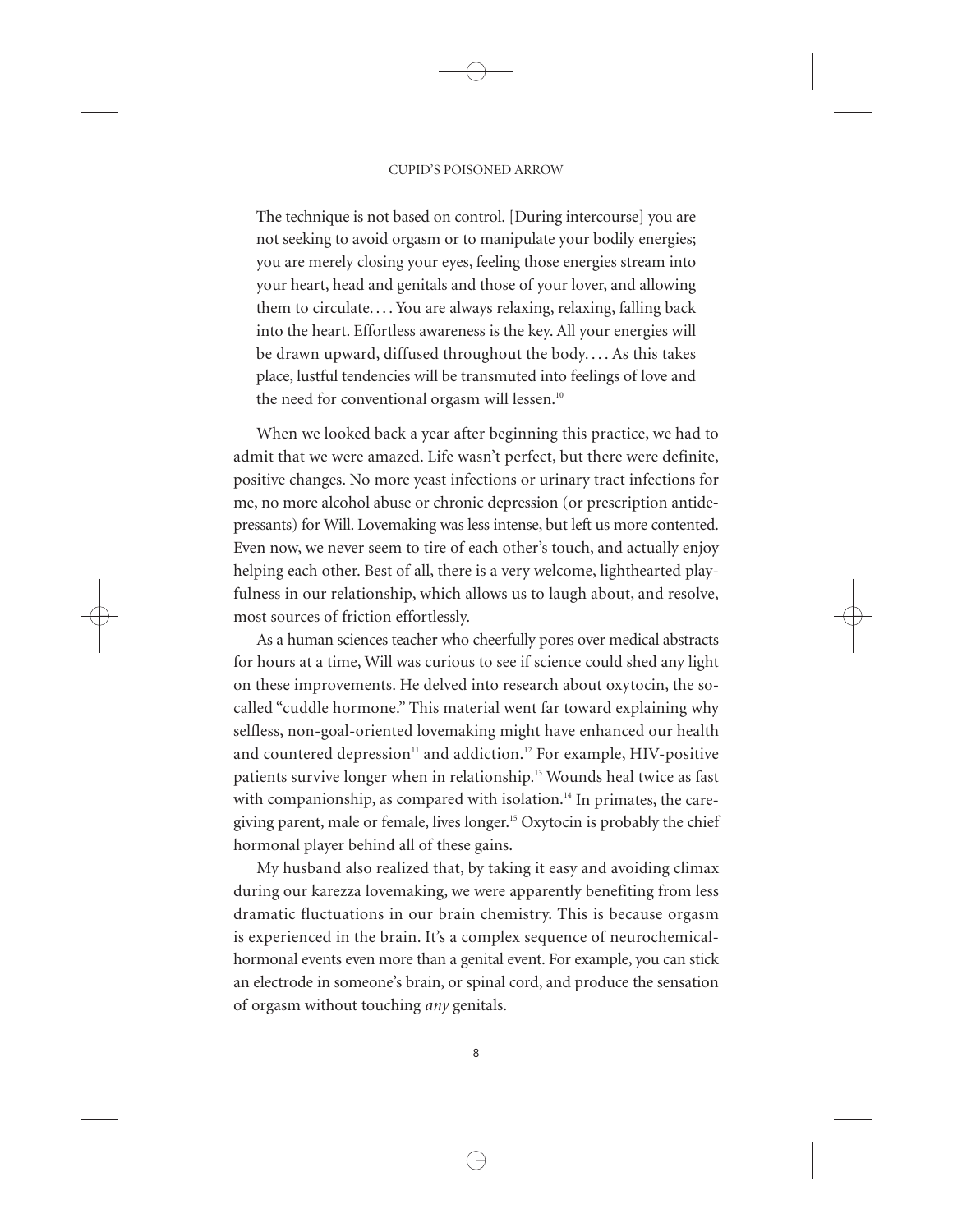Instead of an electrode, the body uses a spike of neurochemicals to trigger the sensation of orgasm. What goes up at the moment of orgasm must come down. Although scientists aren't generally acknowledging that there is a post-orgasmic letdown, evidence of it has already turned up in the

research of those seeking to develop sexual enhancement drugs. This subconscious cascade of neurochemical events, which appears to take a full two weeks to return to homeostasis, is behind the ability of Cupid's poison to sour our relationships.

 $\mathcal{A}$ 

Forget breast implants. It's never about big or little, or short or tall, or blonde or brunette. It's only about "old" and "new." Hugh Grant had Elizabeth Hurley at home, and he wanted Marvin Hagler in a wig.

During this recovery phase lovers may feel needy, irritable, anxious, depleted, or desperate for another orgasm (to ease related symptoms).

—Bill Maher, comedian

They don't realize that they are temporarily off balance. This is a recurring trigger for disharmony and compulsive behavior, and it's built right into our romantic relationships. Yet this recovery phase is nearly invisible to sexually active adults, because at first we typically try to resolve any uneasiness with *another* orgasm. This instinctive response pushes us toward further sexual satiety—and subsequent emotional distance. You have to hand it to those genes of ours. It's a clever way of making sure we engage in as much fertilization-driven sex as possible—before losing our desire to remain sexually exclusive with a mate.

Thanks to this innate program, we seldom discover the sense of wellbeing and contentment that accompanies the move toward equilibrium using karezza, that is, bonding-centered lovemaking. Instead we tend to focus on blaming each other for our changed feelings. "If only he would be more affectionate or supportive.""If only she would stop processing her feelings and just have sex."

As we will see, this post-orgasmic recovery period is likely to underlie such diverse phenomena as the one-night stand, the sexless marriage, infidelity, and porn addiction. It contributes to the common experience that the honeymoon seldom lasts longer than a year. It is why close friendships that bloom into love affairs often turn sour.

The bottom line is that the subconscious mating program behind our spontaneous sexual appetite works perfectly for maximum gene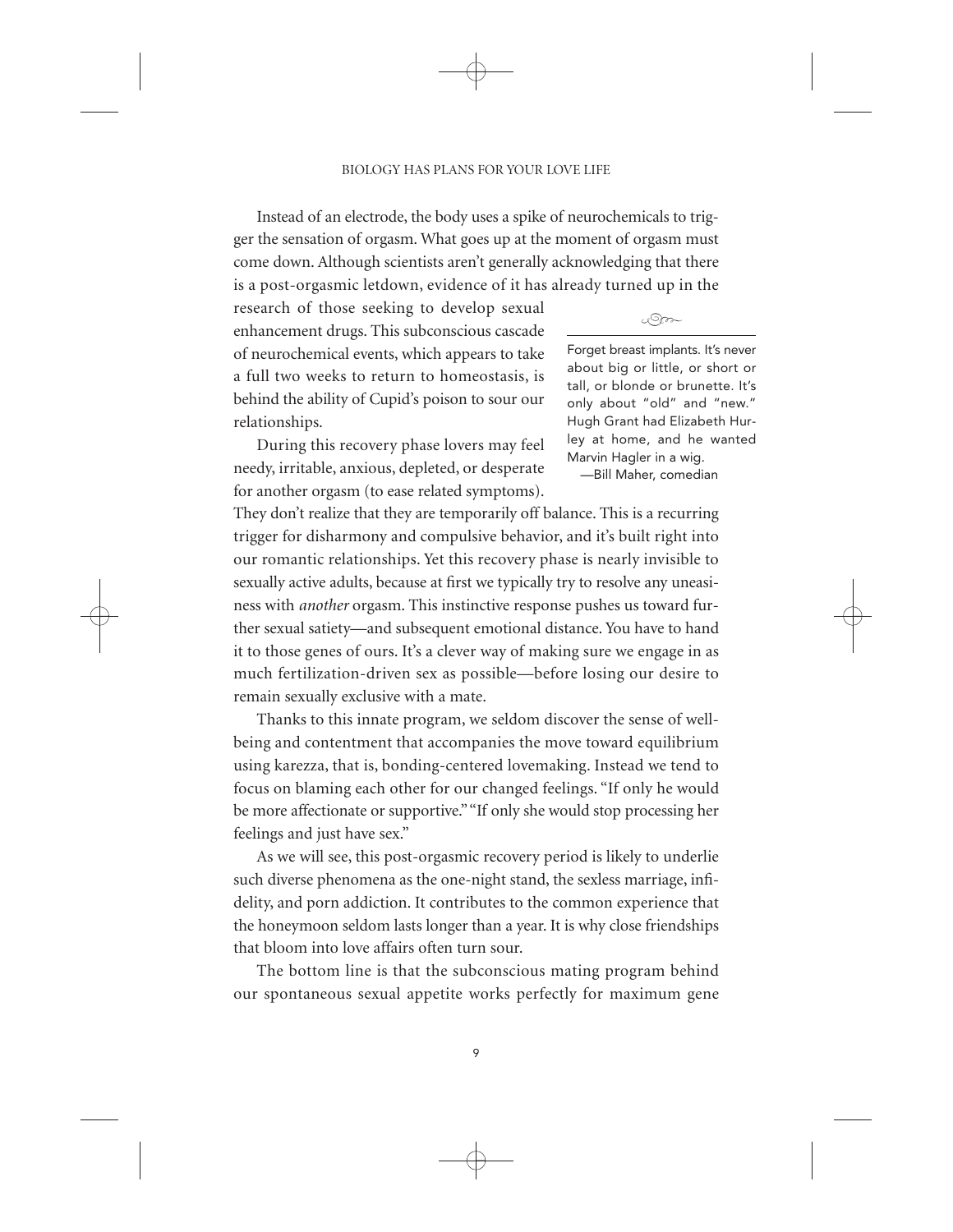proliferation. It just doesn't happen to have our individual well-being at heart. Dutch scientist Gert Holstege, who reported that his brain scans of men ejaculating look like brain scans of people shooting heroin,<sup>16</sup> once remarked that we are all addicted to sex.<sup>17</sup> He was acknowledging that sexual impulsiveness *naturally* leads in the direction of satiety—and, given opportunity, even compulsion.

## MATING AND BONDING, THE TWO PEDALS

If we do what we've always done, we'll get what we've always gotten. We're wired that way. Yet we don't just possess a mating program. We also possess a bonding program. It originated as a mechanism for bonding infant mammals to their caregivers, but it has also evolved to encourage us to fall in love—for a while (pair-bond). It works on a mutual exchange of subconscious cues, behaviors that we're encoded to find pleasurable at any age. As we will see, we can refine our innate inclinations by using these bonding behaviors to strengthen our enthusiasm for lasting intimacy indefinitely—especially if we're willing to transform intercourse itself into a bonding behavior when procreation is not desired.

*Lack of cuddling eventually leads to lack of desire for it, whether through laziness, habit, resentment, or indifference. Cuddling (all affection included) causes the desire for more. It is a beneficent biofeedback machine, just as the absence of affection seems to be the opposite. Everyone will be familiar with young lovers seeming unable to get near enough to each other. Well, although we've been married for ages, we've experienced the same, repeatedly, as a result of initially scheduling cuddling—even a minute a day—and watching it snowball.—Keith*

Humans experiencing companionate love feel calm and secure and experience social comfort and emotional union.<sup>18</sup> Given the powerful psychological and health benefits of happy union, karezza lovemaking may prove surprisingly beneficial for socially monogamous mammals like us.

I now think of our mating and bonding programs like two pedals that drive our intimate relationships. The mating program (the urge to exhaust ourselves sexually as thoroughly as possible) is the "habituation pedal,"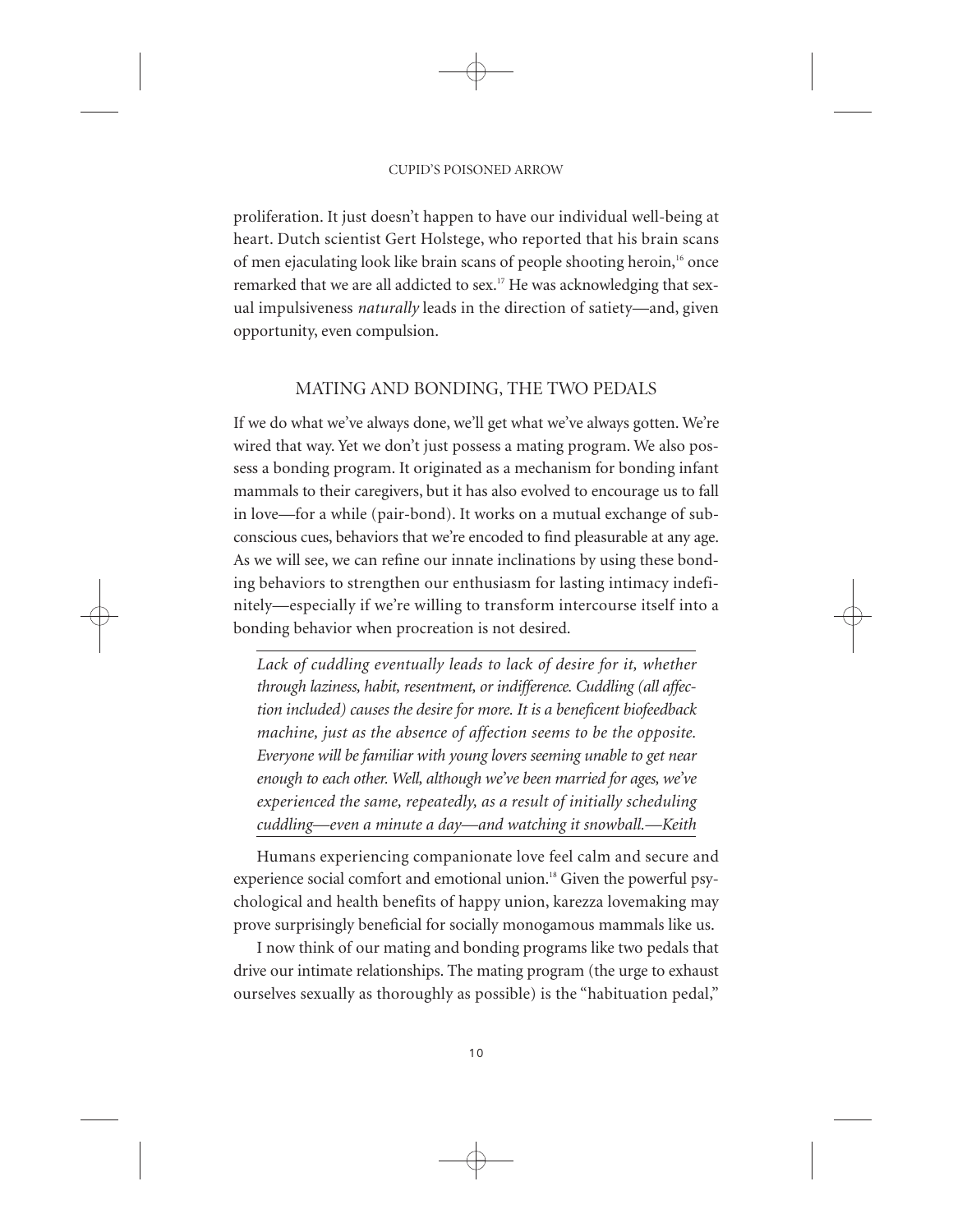because it so often causes partners to get fed up with (habituate to) each other. The bonding program, on the other hand, is the "harmony pedal," because it makes togetherness more deeply satisfying. With this simple knowledge, we can steer for the results we want.

While Will was learning about the hidden endocrine cycle of sexual satiety, I continued to root around in the esoteric attics of some of the planet's most influential religions. There's a surprising amount of lore about how intimate relationships can serve as a path to deeper union and clearer spiritual perception. We don't hear much about this material because the better-known religious directives focus almost exclusively on social conventions and generating more believers.

In the familiar doctrines, the concept of continence equates with the sexual abstinence of monks and nuns. Yet it appears that some of our most inspiring spiritual teachers have alluded to the transcendental power of sexual continence during intercourse, within intimate relationships. I'll share some of what I found in the Wisdom segments between chapters.

## WHY NOW?

Obviously, humanity's subconscious mating agenda is not a new challenge, but there are two developments that make it more urgent to cultivate authentic harmony between couples. First, our culture has changed. Until recently, across much of the globe, church and state kept a rein on sexual expression. Marriages were often arranged. Divorce was first impossible, and then heavily censored. Birth control was unavailable or prohibited. And unsanctioned relationships were strictly punished. All these features of life ensured that any emotional separation between partners was partly masked by the fact that they had to continue to live together and raise their inevitable children. These circumstances also meant that there was just plain less fooling around after the honeymoon period (in most couples' lives). That left relationships stagnant but less volatile.

Today social and civil sanctions in the West cannot hold mates in artificial bondage. This means that our underlying mammalian mating programming is ripping couples, and families, apart with increasing efficiency. As we no longer live in tribes based on mutual support, this outcome is agonizing for all concerned.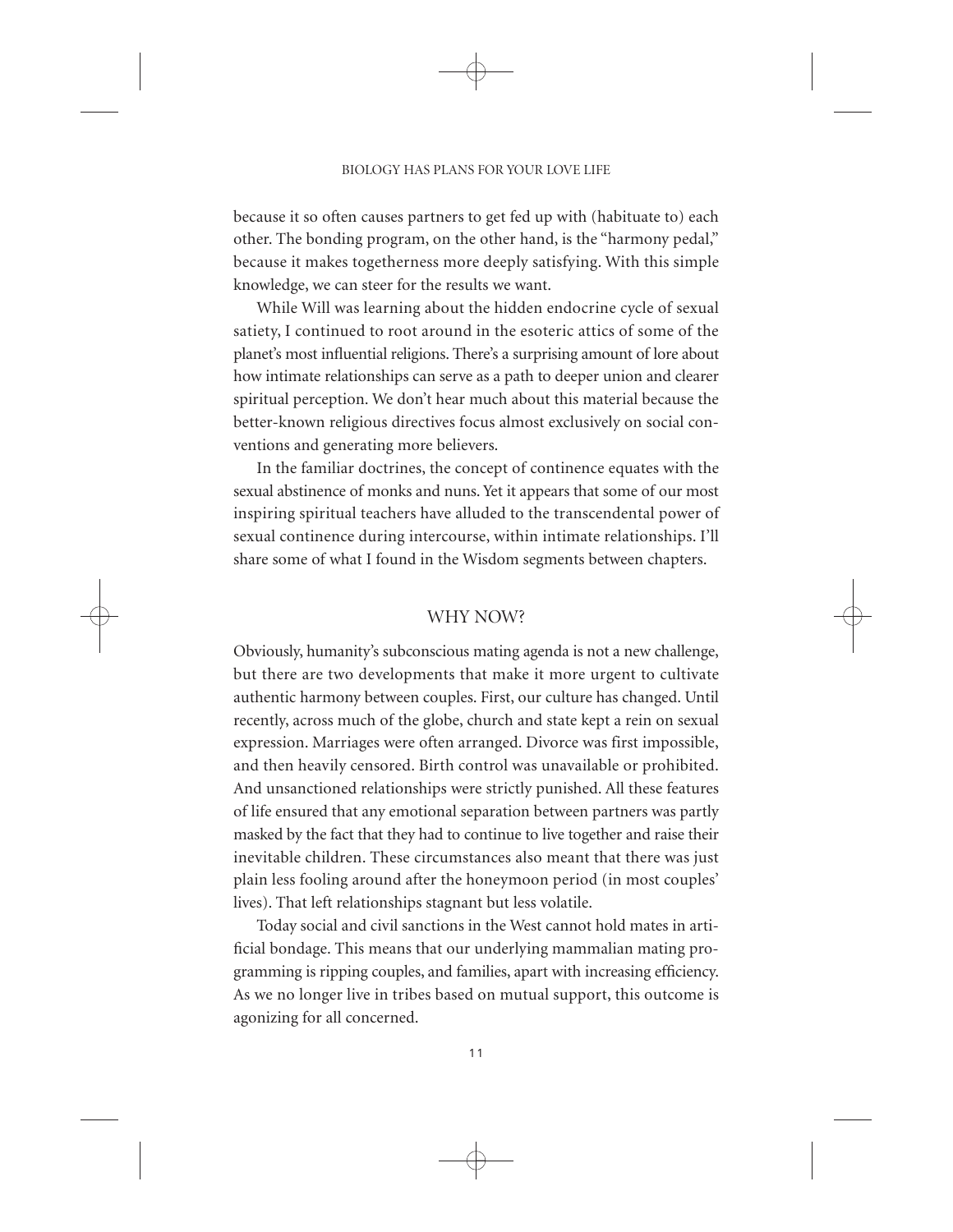Moreover, with each new generation there may be fewer "swans" (couples who escape habituation). When researchers looked at marital happiness across generational groups, they discovered that the oldest couples were more likely to be somewhat happier. Analysts put this down to the fact that older couples married when people held more pragmatic views about marriage, support for marriage was stronger, and couples were more committed to the norm of lifelong marriage.<sup>19</sup>

However, there may be a second very potent, but unacknowledged, factor at work. We are guinea pigs in a massive international experiment. Today's titillating media routinely evokes supranormal (that is, abovenormal) sexual stimulation in our brains. Consider these titles from mainstream men's and women's magazines: "Sex with Someone New—Every Night" (via acting out sexual fantasy) and "How to Find *His* G-Spot." Or Chile's precocious under-eighteen youth, whose enthusiasm for casual sex is boggling minds like nothing the country has witnessed before.<sup>20</sup>

This focus on sexual gratification speeds up the involuntary workings of our mating program by urging ever-more-rapid sexual surfeit (and subsequent disinterest) between lovers. The result is often shorter intimate connections, and increasing distrust between the sexes—frequently leading to despair about relationships and unhealthy isolation. In essence, our innate program for genetic success is working so efficiently that it's finally

∽್ಾು

Q: What's the difference between a new spouse and a new dog?

A: After a year, the dog is still excited to see you.

on the verge of backfiring. The wedge of mistrust and disillusionment between the genders is widening.

Yet the more my husband and I learn, the more we realize that everyone is fundamentally innocent. We, our exes, you, your exes, and all our parents have only been doing what our genes programmed us to do, that is, get bored, tired, or irritated, be disappointed with

each other, (often) fool around, break up—and start it all again. We had no idea that orgasm is not mere pleasure or release, but that satiation tends to cause us to devalue or alienate our mates. Avoiding sex doesn't solve the problem because sexual frustration continues to build without resolution.

On the other hand, pursuing orgasm nonstop to relieve tension poses its own hidden risks of habituation and compulsive behavior. Some sexual tension is natural. It's there to encourage us to connect with mates. Yet, as we will see, especially intense sexual frustration can be the result of an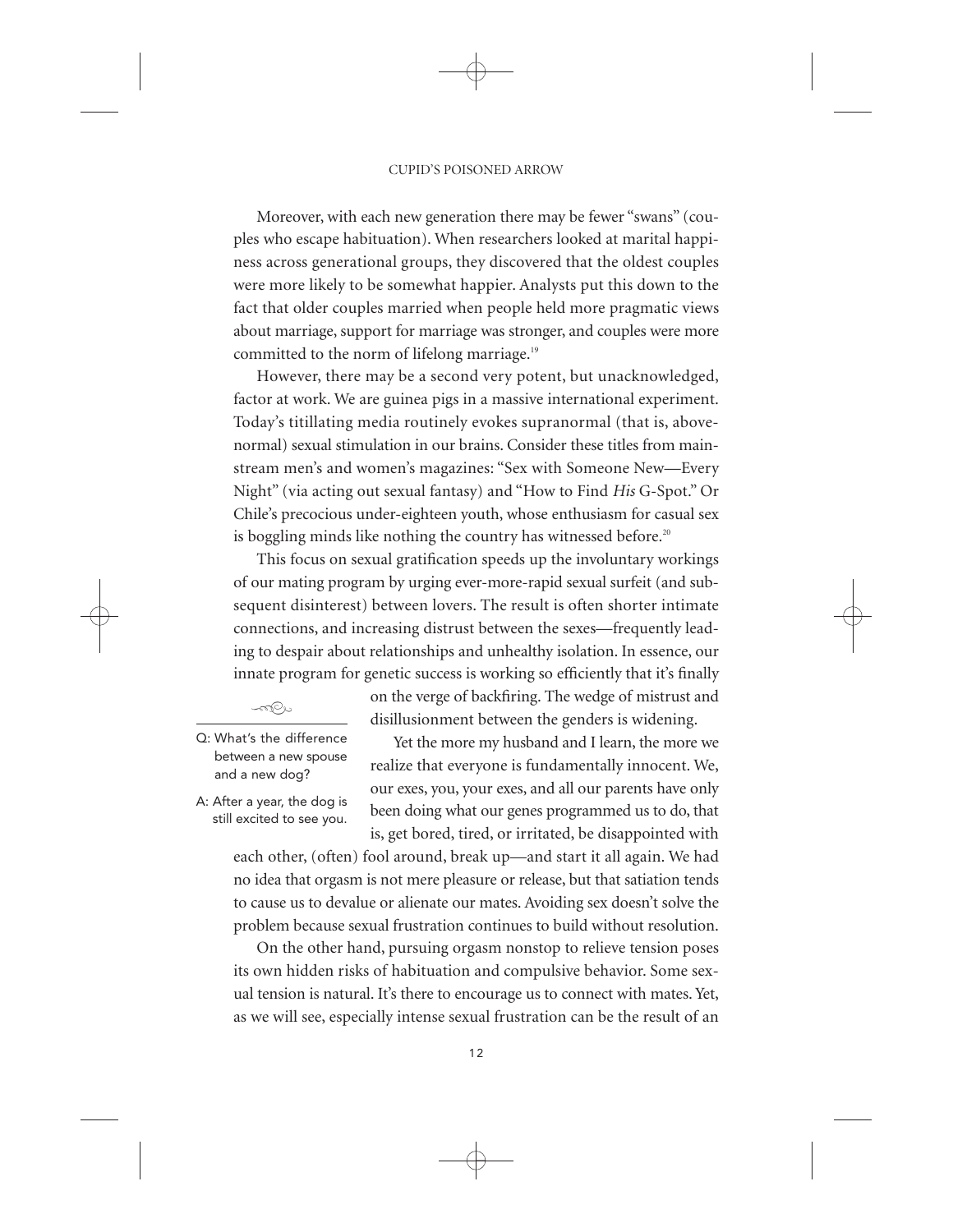urgent desire for relief from feelings of restlessness, irritability, and apathy—feelings that sexual satiety *itself* can bring on. Resolving the latter with *more* sexual stimulation can send us into a downward spiral. We can escape by moving toward enlivening equilibrium using the bonding behaviors and approach to lovemaking mentioned earlier.

Meanwhile, one can sympathize with the outrage of religious fundamentalists and aggrieved feminists at the current chaos. Too many people are indeed seeking relief for inflamed libido using casual sex and porn. However, our righteous critics may find that mastering bonding-based lovemaking also eases their harsh judgments of others. In any case, shaming those caught in the passion cycle, male or female, has the unintended effect of making the search for sexual gratification more compelling. If we want to explore the power of karezza to increase the stability and harmony in our intimate relationships, we have to address our current habits compassionately and creatively—without blame. Those habits are the outcome of a logical experiment: determined pursuit of orgasm in the belief that it would increase our psychological health and well-being. Our task now is to appraise the results as honestly as we can, and then choose our direction consciously.

The good news is that moving beyond impulse, to conscious equilibrium in our sex lives, tends to furnish a sense of inner wholeness. For example, my husband and I now feel less susceptible to manipulation of any kind, whether by advertisers, politicians, or others. You, too, may find that without the feelings of lack, uneasiness, and neediness that mysteriously show up after exhausting sexual desire, you simply aren't as vulnerable to temptations like junk food, reckless spending, or fear-based manipulation.

## WHY ME?

To explore karezza I had to set aside the popular wisdom of the last six decades. It holds that orgasms are purely a source of pleasure and beneficial release, which, if not forthcoming spontaneously, should be pursued by such means as are available, both natural and artificial. My explorations contradicted that thinking and slowly led to a personal paradigm shift. I no longer think of orgasm as a genital event that ends shortly after climax. Instead, I'm intrigued by orgasm's lingering neurochemical realities and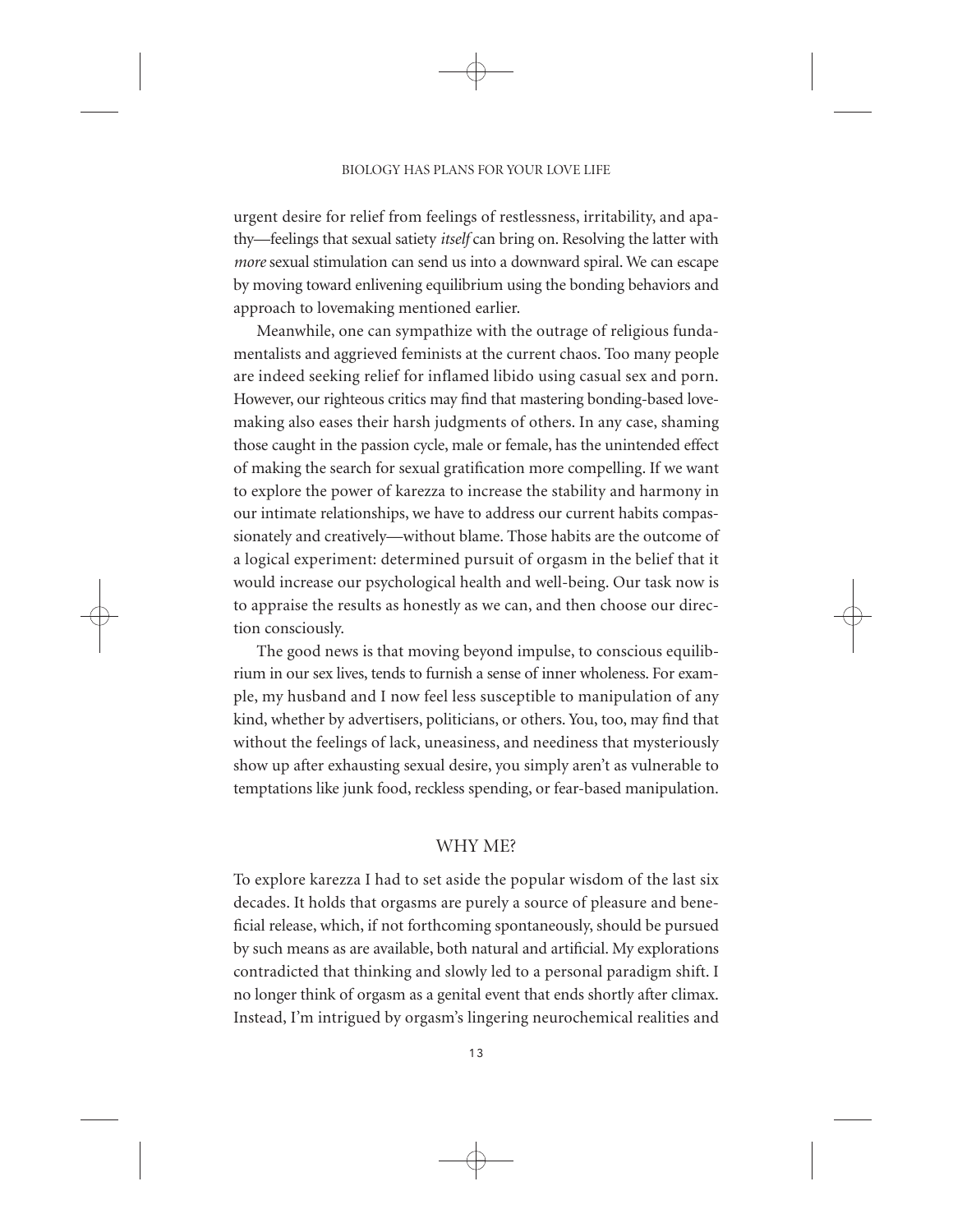what they mean in terms of our perceptions of each other, the quality of our relationships, and our evolution (both physical and spiritual).

As it turns out, various disciplines have uncovered vital pieces of this other paradigm. Evolutionary biologists observed that our genes' primary goal is not necessarily harmony between mates, but rather greater success for themselves. Neuroscientists uncovered the fact that potent sexual stimulation affects the brain somewhat like an addictive drug. Psychiatrists and psychologists observed that shifts in our subconscious *feelings* toward individuals radically change our *perceptions* of them. And little-known texts from various spiritual traditions revealed an intimate union between men and women, which brings them back into harmony with each other and their neighbors.

Alas, the inhibited flow of information between disciplines sometimes hampers insights that integrate diverse perspectives. Biologists tend not to refine their conclusions based upon intriguing parallels in ancient texts; neuroscientists have not studied the effect of neurochemical fluctuations on how lovers perceive their intimate partners in the course of their return to homeostasis after orgasm; and psychologists and psychiatrists are discouraged from contemplating the merits of sex without orgasm because Freud, Kinsey, and others caused it to be viewed as a paraphilia (sexual disorder). As a result they conflate the terms "sex-positive" and "orgasmpositive." Finally, theologians familiar with the texts I studied are often inclined to ignore the wholesome possibilities of sex outside of propagation, on the assumption that their Creator cares only for mankind's unfettered multiplication.

Unconstrained by any of these disciplines, I collected clues from all of them. I discovered that there was a remarkably strong case to be made for why humans might want to master *another* approach to intercourse for when conception is not the goal.

You may be wondering what motivated me to explore making love without orgasm in the first place. After all, our mating program is subconscious and has been with us since before we were human. We're not *supposed* to notice it. In fact, none of us can really see the challenge we're up against until we unhook from our mating program by experimenting with another way of easing sexual tension for an extended period of time, and *then* return to fertilization-driven sex to experience the difference.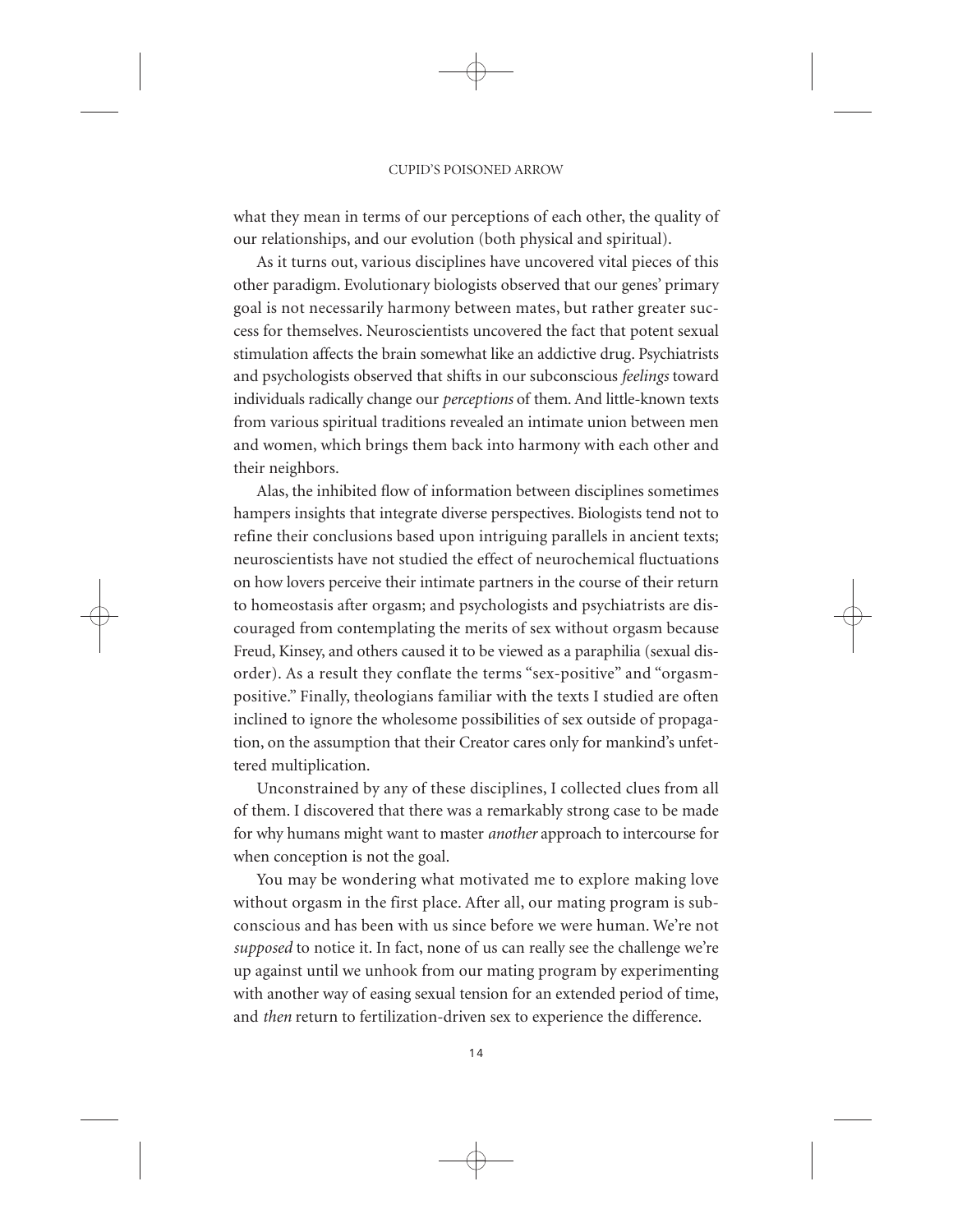For better or worse, I had ample opportunity to make that experiment. I was very drawn to the idea of Taoist lovemaking when I read my first book about it, but very confused about the instructions for *doing* it. I was sure that passion fitted into the equation *somewhere.* As a result, my love life resembled the movie *Groundhog Day,* where the main character seems doomed to relive the same events over and over forever*.*

In truth I was slowly learning some of the basics about our subconscious mating program. They didn't perfectly fit my understanding of the Taoist model I was trying to follow. Yet, remarkably, they did line up with the science my husband unearthed years after we met and began trying karezza.

In sharing what I've learned, I'll begin with my earliest teacher: my own experience. It zigzagged quite a bit as I set out to explore some ancient ideas that promised greater relationship depth and harmony. Gradually I realized that I was not the only one plagued by fragile relationships; separation was actually creeping into *most* intimate relationships of any duration. Other unexpected insights followed, and the next two chapters relate some of the "ah-ha's," as well as the bruises I sustained, during my early efforts. I think of this period as the "yin," or receptive, phase of my adventure, because I did my best to stay open to the insights entering my life, even though they were not scientific, and did not fit my worldview at the time.

After Will arrived, the objective information he turned up complemented my earlier, subjective observations in quite unexpected ways. I think of this phase as the "yang" phase, because Will's input (based on the current understanding of many insightful researchers) provided a much fuller, more grounded, understanding of what I had experienced and observed. His material, which shapes Chapters Four (At the Heart of the Separation Virus), Five (The Passion Cycle), Six (The Road to Excess), and Eight (Science That Binds), reveals the workings of our subconscious mating and bonding programs in scientific terms.

Even if you don't think you like science, you may find this material surprisingly absorbing. We'll consider how our domineering genes manipulate us to fulfill their agenda at the expense of our unions. We'll look more closely at the orgasm cycle, and consider what current findings can tell us about how it sometimes becomes a slippery slope to compulsive behavior. We'll also examine possible reasons behind karezza's ability to contribute to healing, balance, and stronger emotional bonds.